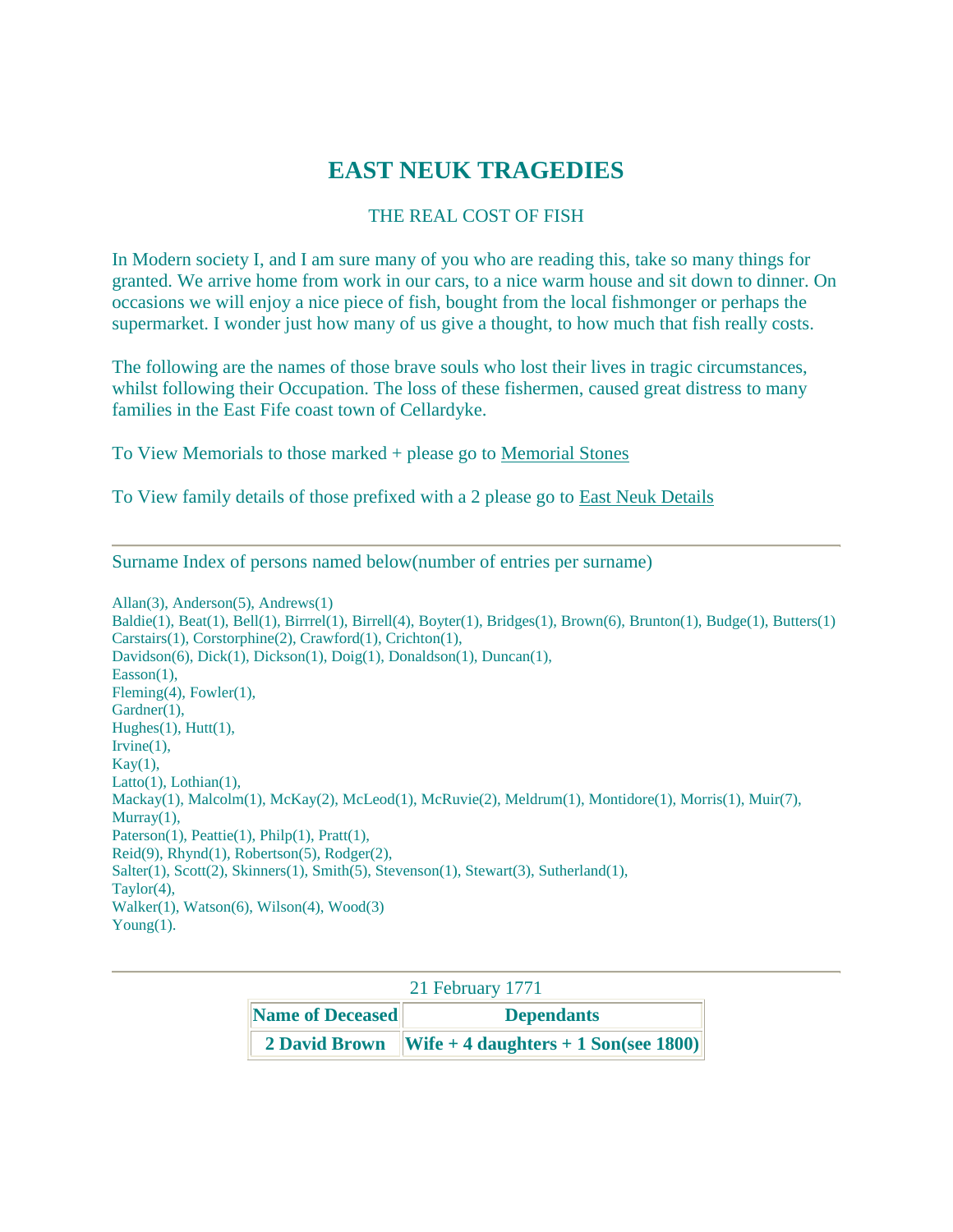### 23 September 1793

| <b>Name of Deceased</b> | <b>Other Occupation</b>         |
|-------------------------|---------------------------------|
| <b>Alexander Wood</b>   | <b>Wright &amp; Boatbuilder</b> |
| <b>William Bauldie</b>  | <b>Weaver</b>                   |
| <b>Robert Donaldson</b> | <b>Weaver</b>                   |
| <b>John Gardner</b>     |                                 |

### 24 February 1800

| <b>Name of Deceased</b>   | <b>Dependants</b>                      |  |
|---------------------------|----------------------------------------|--|
| <b>2 Philip Anderson</b>  | Wife + 7 Children                      |  |
| <b>2 Leslie Brown</b>     | Wife $+1$ daughter $+4$ Sons(see 1806) |  |
| 2 William Muir            | Wife + 8 children                      |  |
| <b>2 Thomas Fowler</b>    | Wife + 4 Children                      |  |
| 2 Thomas Smith            |                                        |  |
| <b>Thomas Crichton</b>    |                                        |  |
| <b>2 Andrew Robertson</b> | $W$ ife + 3 children                   |  |

### 24 June 1805 " NANCY "

| <b>Name of Deceased</b>                   | <b>Dependants</b>  |
|-------------------------------------------|--------------------|
| <b>Alexander Scott*</b>                   | Wife $+4$ Children |
| Thomas Scott(*Brother) Wife + 2 Daughters |                    |
| <b>James Morris</b>                       | Wife + 6 Children  |
| <b>David Rhynd</b>                        | unmarried          |
| <b>David Wilson</b>                       | unmarried          |
| <b>James Watson</b>                       | unmarried          |

20 September 1806 " BROTHERS "

**Name of Deceased**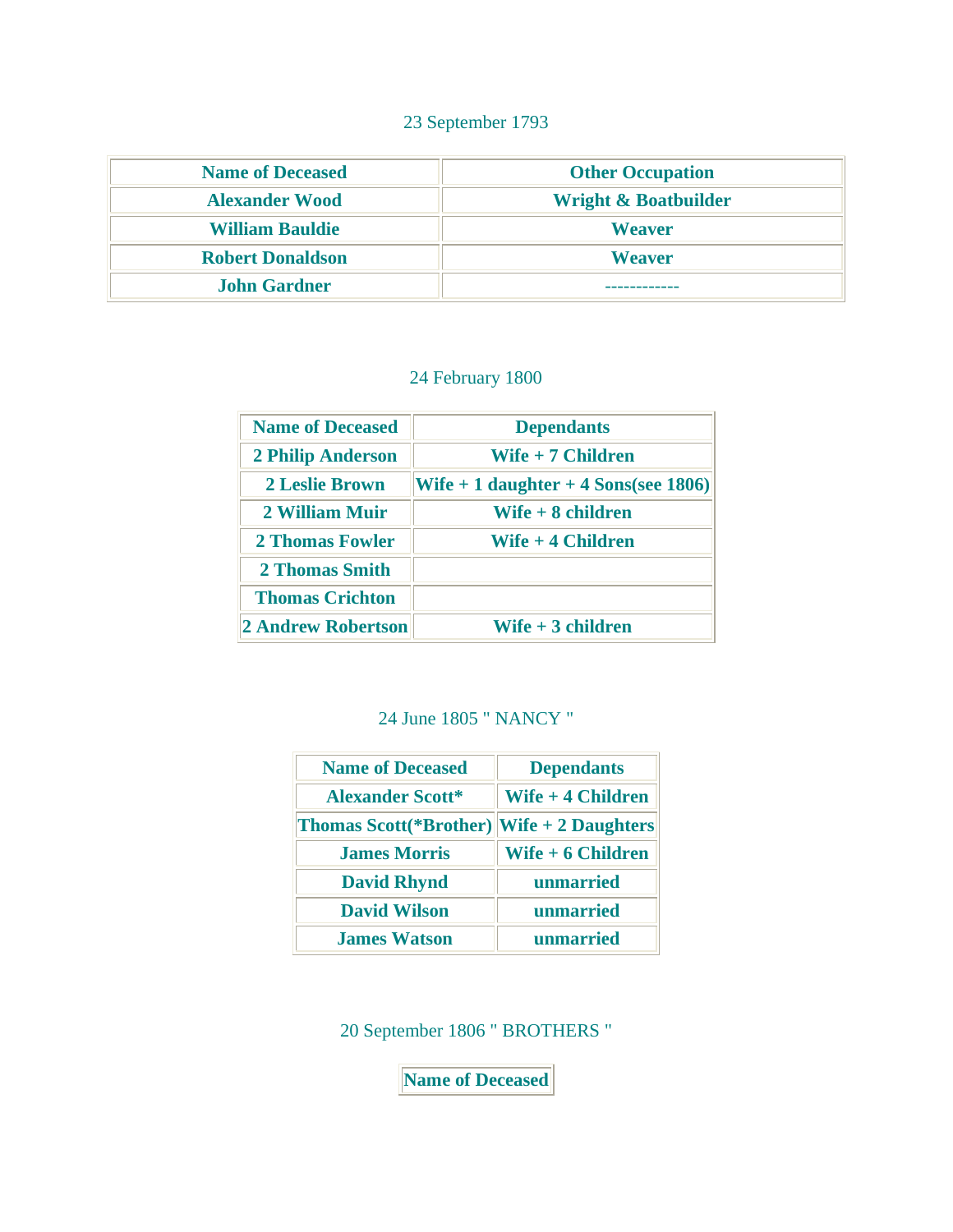|  | <b>2 Leslie Brown</b> |
|--|-----------------------|
|  |                       |

| 24 November 1814        |  |
|-------------------------|--|
| <b>Name of Deceased</b> |  |
| <b>Andrew Duncan</b>    |  |
| <b>John Paterson</b>    |  |

#### 30 December 1814

| <b>Name of Deceased</b>       | <b>Dependants</b>                                                                               |  |
|-------------------------------|-------------------------------------------------------------------------------------------------|--|
| David Rodger*                 | Wife(Elizabeth Watson) + 5 Sons(David, Alexander, James, Thomas $\&$<br>$Robert) + 3$ Daughters |  |
| <b>George</b><br>Rodger(*Son) | <b>Unknown</b>                                                                                  |  |
| <b>Thomas Watson</b>          | <b>Unknown</b>                                                                                  |  |

30 June 1819 " FLORA "

| Name of Deceased Dependants       |  |
|-----------------------------------|--|
| <b>Alexander Watson unmarried</b> |  |

### 14 September 1825

| <b>Name of Deceased</b>                  | <b>Dependants</b> |
|------------------------------------------|-------------------|
| $\ 2$ Andrew Robertson Wife + 3 Children |                   |

# 6 April 1826 " VICTORY "

**Name of Deceased**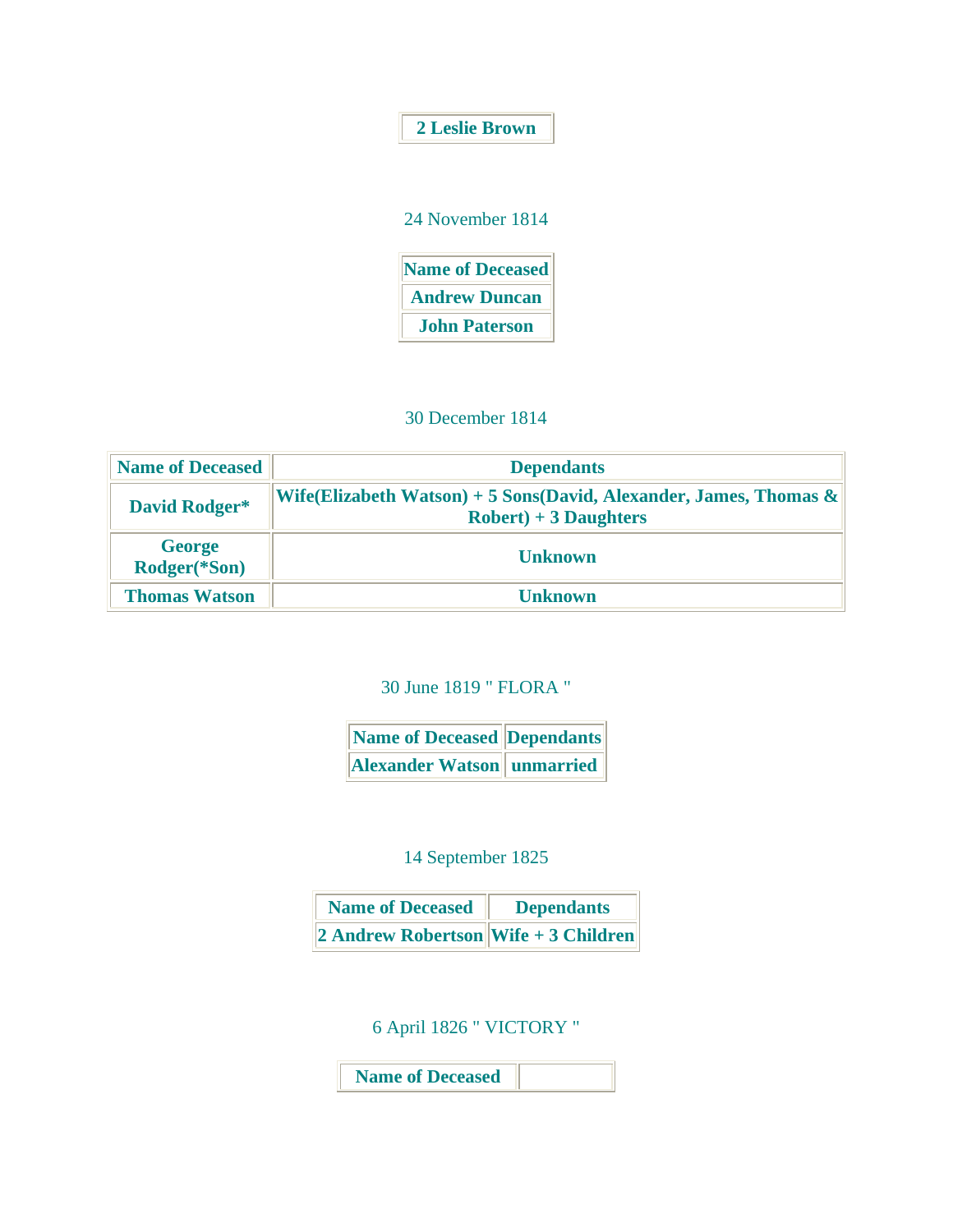| <b>David Taylor*</b>                   |                  |
|----------------------------------------|------------------|
| David Taylor(*son)                     |                  |
| <b>William Taylor</b> (*son) Unmarried |                  |
| <b>Robert Pratt</b>                    | <b>Unmarried</b> |
| <b>William Peattie</b>                 |                  |
| <b>Andrew Hughes</b>                   |                  |
| <b>Robert Corstorphine</b>             | Unmarried        |

### 11 February 1828

|                        | Name of Deceased Other known occupation |
|------------------------|-----------------------------------------|
| <b>Andrew Crawford</b> |                                         |
| <b>James Budge</b>     | <b>Druggist</b>                         |
| <b>Peter Watson</b>    | <b>Weaver</b>                           |
| <b>John Philp</b>      | <b>Wheelwright</b>                      |

# 24 September 1828 " OLIVE "

| <b>Name of Deceased</b>     | <b>Dependants</b>  |
|-----------------------------|--------------------|
| John Davidson*              | Wife $+1$ Daughter |
| +James Davidson(*son)       | <b>Unknown</b>     |
| 2 William Davidson(*nephew) | <b>Unknown</b>     |
| 2 Andrew Davidson(*nephew)  | <b>Unknown</b>     |
| <b>George Corstorphine</b>  | <b>Unknown</b>     |
| <b>John Watson</b>          | <b>Unknown</b>     |

### 16 February 1836

**Name of Deceased Thomas Birrel(aged 22)**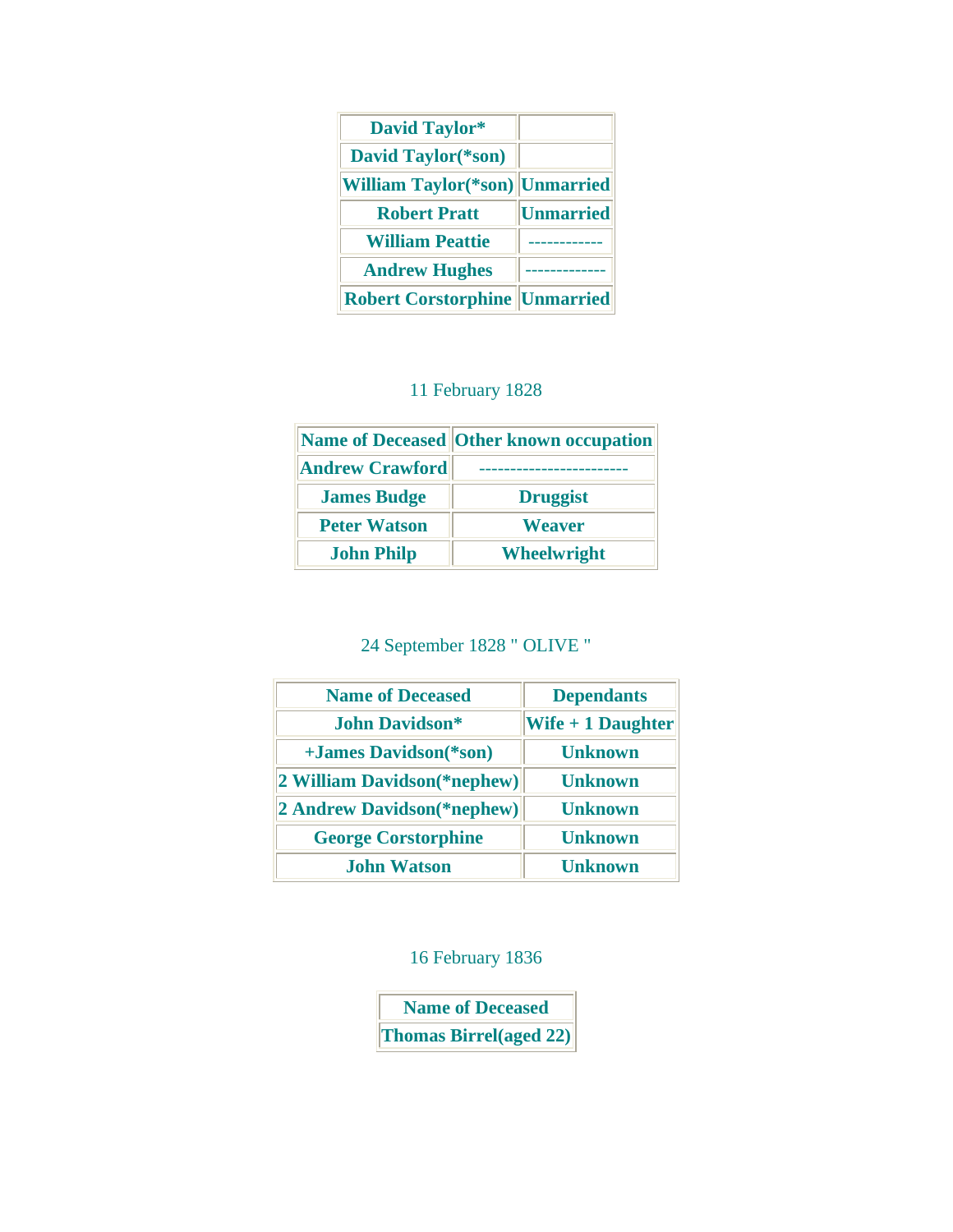### 1 July 1837 Whaling Boat, Davis Straits

| <b>Name of Deceased</b> |  |  |
|-------------------------|--|--|
| <b>John Davidson</b>    |  |  |
| <b>Andrew Muir</b>      |  |  |
| <b>William Muir</b>     |  |  |

### 1st July 1837 "JOHN'S"

### Pleasure Trip to Isle of May

| <b>Name of Deceased</b>            | <b>Age if Known of Deceased</b> | <b>Residence</b>                 |
|------------------------------------|---------------------------------|----------------------------------|
| <b>2Margaret Carstairs</b>         | 13                              | <b>Cellardyke</b>                |
| 2Euphemia Stevenson                | 12                              | <b>Cellardyke</b>                |
| 2Euphemia Anderson                 | 11                              | <b>Cellardyke</b>                |
| <b>2Jane(Jean) Brown</b>           | unknown                         | <b>Kingsbarns</b>                |
| <b>2Isabella Butters</b>           | 20                              | <b>Thirdpart, Crail</b>          |
| 2 Margaret Taylor*                 | <b>Unknown</b>                  | <b>Anstruther Easter</b>         |
| 2Magdalene Young(*niece)           | <b>Child</b>                    | <b>Anstruther Easter</b>         |
| 2 Mary Bell(Wilson)**              | unknown                         | <b>Anstruther Easter</b>         |
| 2 Mary Skinners (Wilson) (** DinL) | unknown                         | <b>Balgonie Square, Markinch</b> |
| 2James Wilson(**Gr/son)            | <b>9 Weeks</b>                  | <b>Balgonie Square, Markinch</b> |
| <b>2Katie(Catherine) Andrews</b>   | child                           | <b>Anstruther Easter</b>         |
| <b>2Ann Anderson</b>               | 17                              | <b>Anstruther Easter</b>         |
| <b>2 Janet Muir</b>                | 22                              | <b>Anstruther Easter</b>         |

### 29 March 1842 " LORD MELBOURNE "

| <b>Name of Deceased</b>           | <b>Dependants</b>  |
|-----------------------------------|--------------------|
| <b>Henry Reid*</b>                | unmarried          |
| <b>Adam Reid</b> (*Brother)       | Wife $+3$ Children |
| <b>William Reid</b> (*Brother)    | Wife               |
| <b>James Meldrum</b> (St.Monance) | Wife $+5$ Children |
| <b>William Robertson**</b>        | Wife $+3$ Children |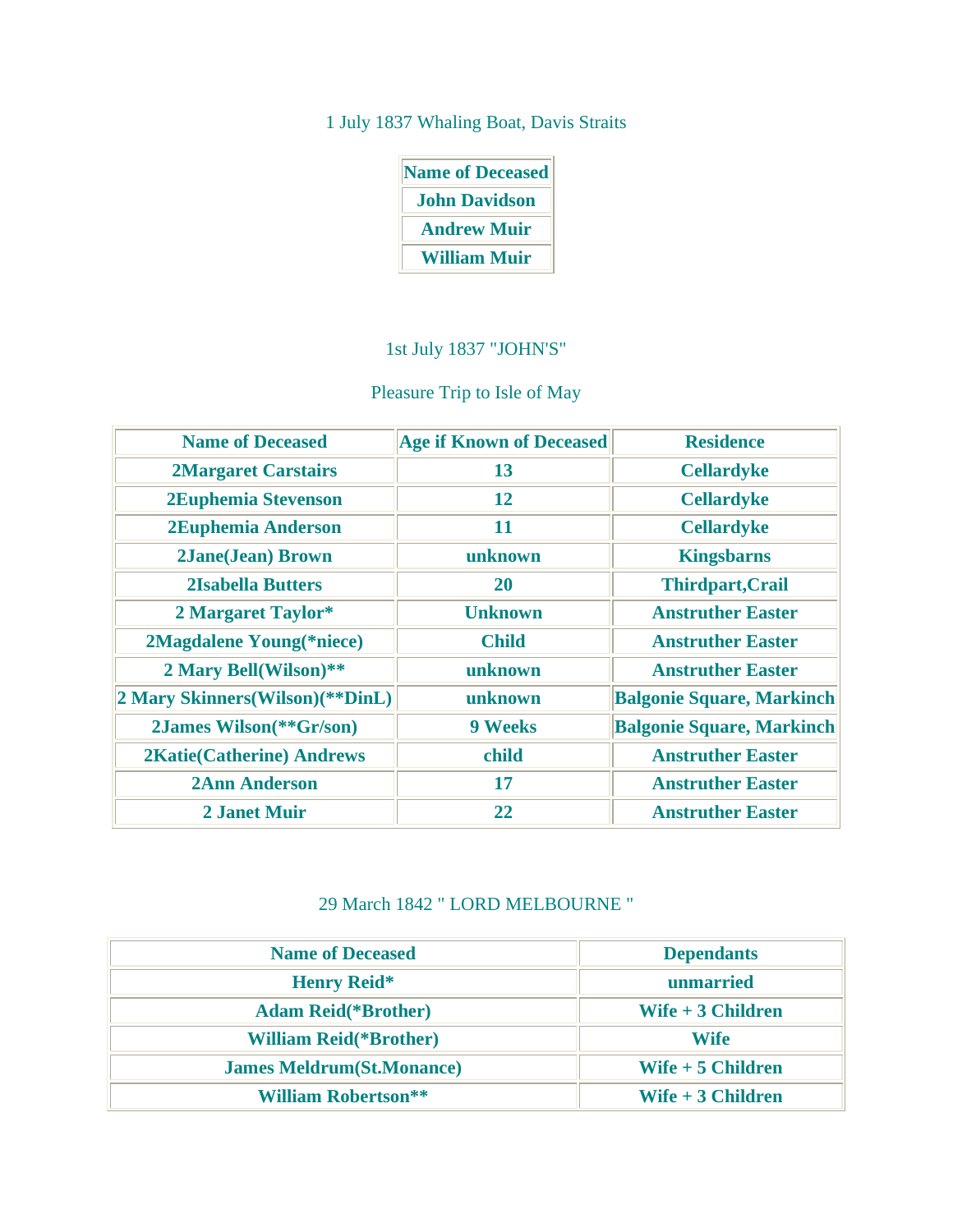| <b>William Robertson</b> (**Son)     | ---------------    |
|--------------------------------------|--------------------|
| <b>Andrew Anderson (Queensferry)</b> | Wife $+2$ Children |

## 16 May 1844 " WILLIAM "

| <b>Name of Deceased</b>           | <b>Dependants</b>              |
|-----------------------------------|--------------------------------|
| <b>George Smith*</b>              | Wife $+3$ Children             |
| <b>James Smith</b> (*Brother)**   | Wife $+5$ Children             |
| George Smith(aged 16)(**Son)      |                                |
| <b>James Forrester Watson</b>     | Wife $+7$ Children             |
| <b>John Sutherland</b>            | <b>Wife(3 months pregnant)</b> |
| 2 James Salter(aged 39)(Kilrenny) | Wife $+1$ Son                  |
| <b>Robert Mackay(Sutherland)</b>  | unmarried                      |
| +Wilson Brunton                   | Wife $+4$ Children             |

# 25 April 1846 " NANCY "

| <b>Name of Deceased</b>                    | <b>Dependants</b>              |
|--------------------------------------------|--------------------------------|
| $2 + Thomas Reid(aged 41)$                 | Wife $+5$ Children             |
| <b>William Muir(aged 32)(*Son)</b>         | Wife $+4$ Children             |
| Thomas Muir(aged $56$ <sup>*</sup>         | Wife $+2$ Children             |
| <b>George Anderson</b> (aged 45)           | Wife $+2$ Children             |
| John Wilson(aged 27)*                      | Wife $+2$ Children             |
| <b>Alexander Wilson(aged 23)(*Brother)</b> | <b>Wife(7 months pregnant)</b> |
| <b>John Boyter(aged 17)</b>                | unmarried                      |

### 3 November 1848 " JOHNS and MARY "

| <b>Name of Deceased</b> | <b>Age if</b><br><b>Known</b> | <b>Dependants</b>    |
|-------------------------|-------------------------------|----------------------|
| <b>John Smith</b>       | 30                            | Wife $+4$ Children   |
| <b>James Fleming</b>    | 40                            | $Wif (pregnant) + 7$ |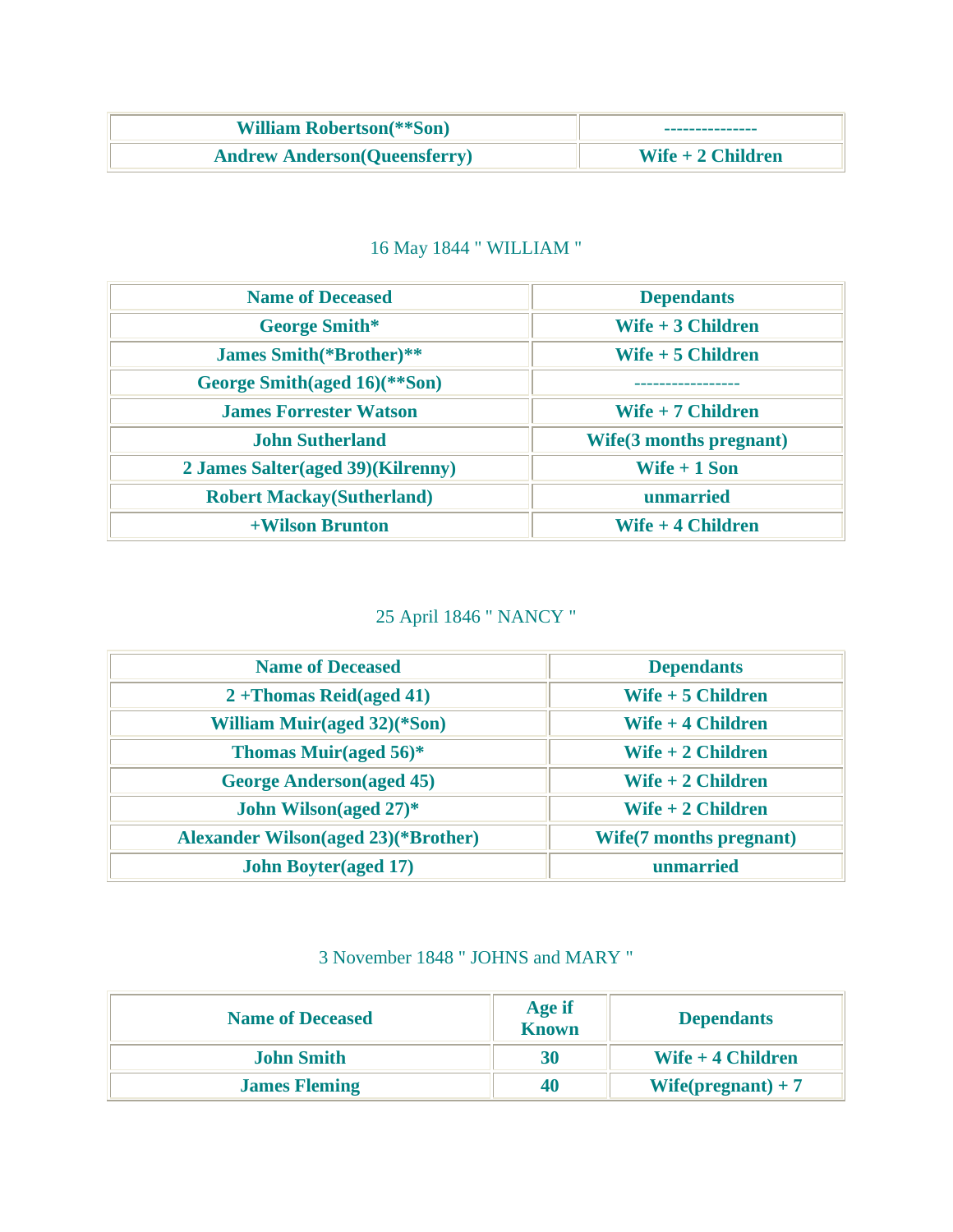|                                                        |    | <b>Children</b>    |
|--------------------------------------------------------|----|--------------------|
| <b>Henry Reid</b>                                      | 45 | Wife $+7$ Children |
| <b>Thomas Fleming*</b>                                 | 49 | Wife $+6$ Children |
| <b>John Fleming</b> (*son)                             | 20 |                    |
| <b>James Dick</b>                                      | 27 | Wife $+2$ Children |
| <b>2 David Birrell</b>                                 | 26 | Wife(pregnant)     |
| <b>James Dickson</b> (survivor of "Lord<br>Melbourne") | 23 | unmarried          |

20 August 1855 " VENUS "

| <b>Name of Deceased</b>             |  |  |
|-------------------------------------|--|--|
| <b>Adam Reid*</b>                   |  |  |
| <b>William Reid(aged 8)</b> (*son)  |  |  |
| <b>Kenneth McLeod(Isle of Skye)</b> |  |  |
| <b>James Malcolm(Dundee)</b>        |  |  |
| <b>David Laing(Arncroach)</b>       |  |  |

# 8 December 1859 " HEROINE "

| <b>Name of Deceased</b>                | <b>Dependants</b>  |
|----------------------------------------|--------------------|
| $2 +$ William Birrell(aged 43)*        | Wife $+4$ Sons     |
| $2 + David Birrell(aged 17)(*son)$     |                    |
| 2 Thomas Birrell(aged 22)(*nephew)     |                    |
| $2 + James Davidson(aged 31)(*nephew)$ | Wife + 2 Children  |
| 2 William Wood(aged 51)                | Wife $+9$ Children |
| 2 George Rhind Keay(aged 31)           | Wife $+3$ Children |
| 2 James Reid(aged 24)                  | Wife(pregnant)     |

# 10 May 1865 " HELEN "

| <b>Name of Deceased</b> | <b>Dependants</b> |
|-------------------------|-------------------|
|                         |                   |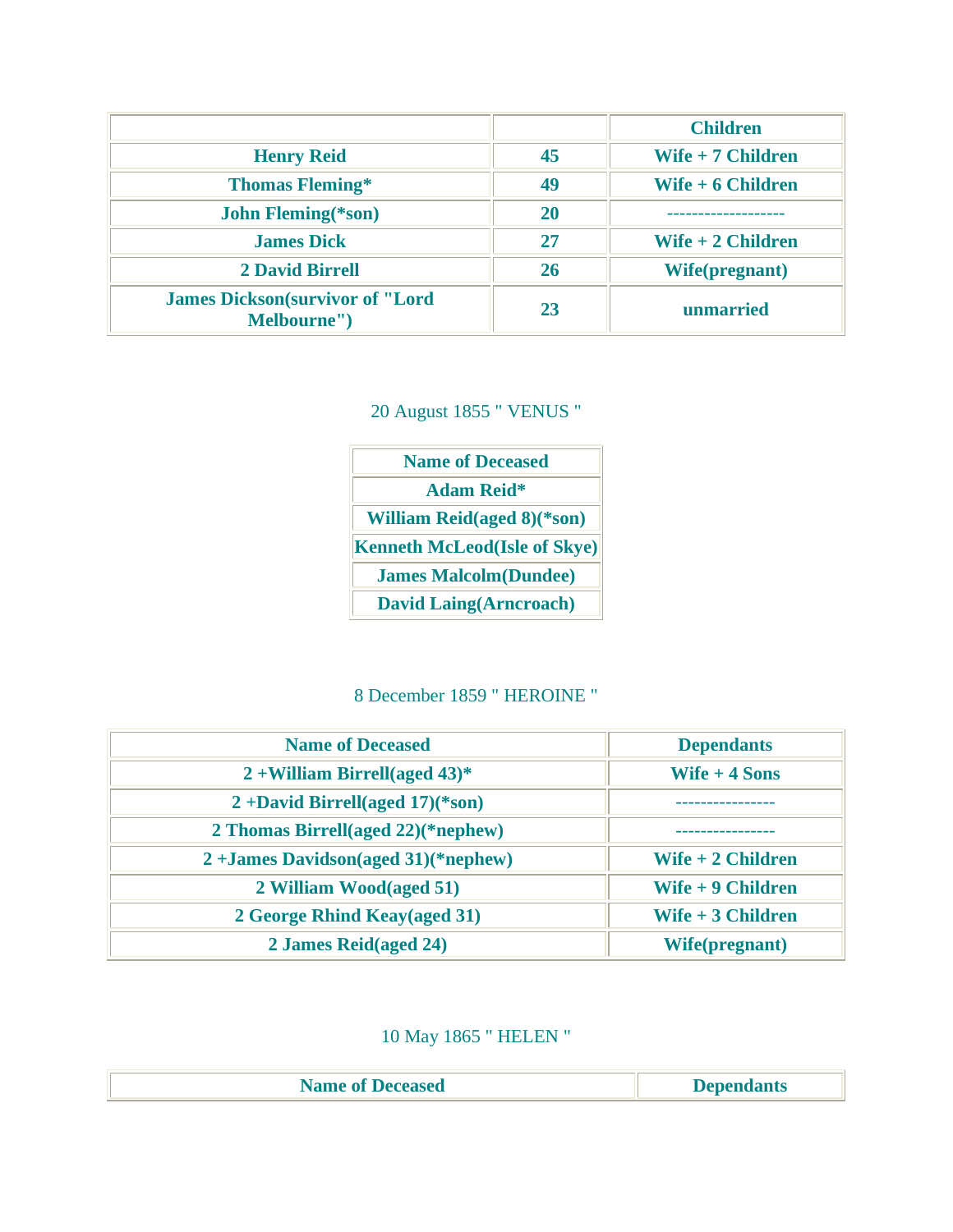| 2+Henry Beat(aged $36$ <sup>*</sup>            | Wife + 4 Children    |
|------------------------------------------------|----------------------|
| 2 Thomas Brown(aged 26)(*brother-in-law)       | Wife $+2$ Daughters  |
| $2 + Thomas Reid(aged 19)(* brother-in-law)$   |                      |
| 2 Andrew Robertson(aged 49)**                  | $W$ ife + 7 Children |
| 2 Thomas Wood(aged 32)                         | Wife + 3 Children    |
| $2 + Daniel Fleming(aged 26)$                  | Wife $+2$ Children   |
| 2+Francis Montidore(aged 20)(**Brother-in-Law) | unmarried            |
| 2 Thomas Muir(aged 20)                         | unmarried            |

### 1875 " JANET ANDERSON "

| <b>Name of Deceased</b>                     | <b>Age if Known</b> | <b>Dependants</b>  |
|---------------------------------------------|---------------------|--------------------|
| <b>James Murray</b>                         | 26                  | unmarried          |
| <b>Andrew Stewart</b>                       | 34                  | Wife $+4$ Children |
| <b>William Bridges</b>                      | 22                  | Wife $+1$ Child    |
| <b>James Walker(Kingsbarns)</b>             | <b>Unknown</b>      | Wife $+4$ Children |
| <b>Alexander Lothian</b>                    | 54                  | Wife + 4 Children  |
| <b>Hugh McKay*(Portskerrie)</b>             | <b>Unknown</b>      | -------------      |
| <b>William McKay</b> (*cousin)(Portskerrie) | <b>Unknown</b>      |                    |

### 1875 " VIGILANT "

| <b>Name of Deceased</b>     | <b>Age if Known</b> | <b>Dependants</b>          |
|-----------------------------|---------------------|----------------------------|
| <b>Robert Stewart</b>       |                     | Wife + 4 Children          |
| <b>William Stewart</b>      | 46                  | $Wife(prequent) + 1 Child$ |
| <b>James McRuvie*</b>       | 45                  | Wife $+3$ Children         |
| <b>James McRuvie</b> (*son) | 16                  |                            |
| <b>Alexander Doig</b>       | 32                  | Wife + 6 Children          |
| <b>2 Leslie Brown</b>       | 19                  | unmarried                  |

St.Monance 1875 " QUEST "